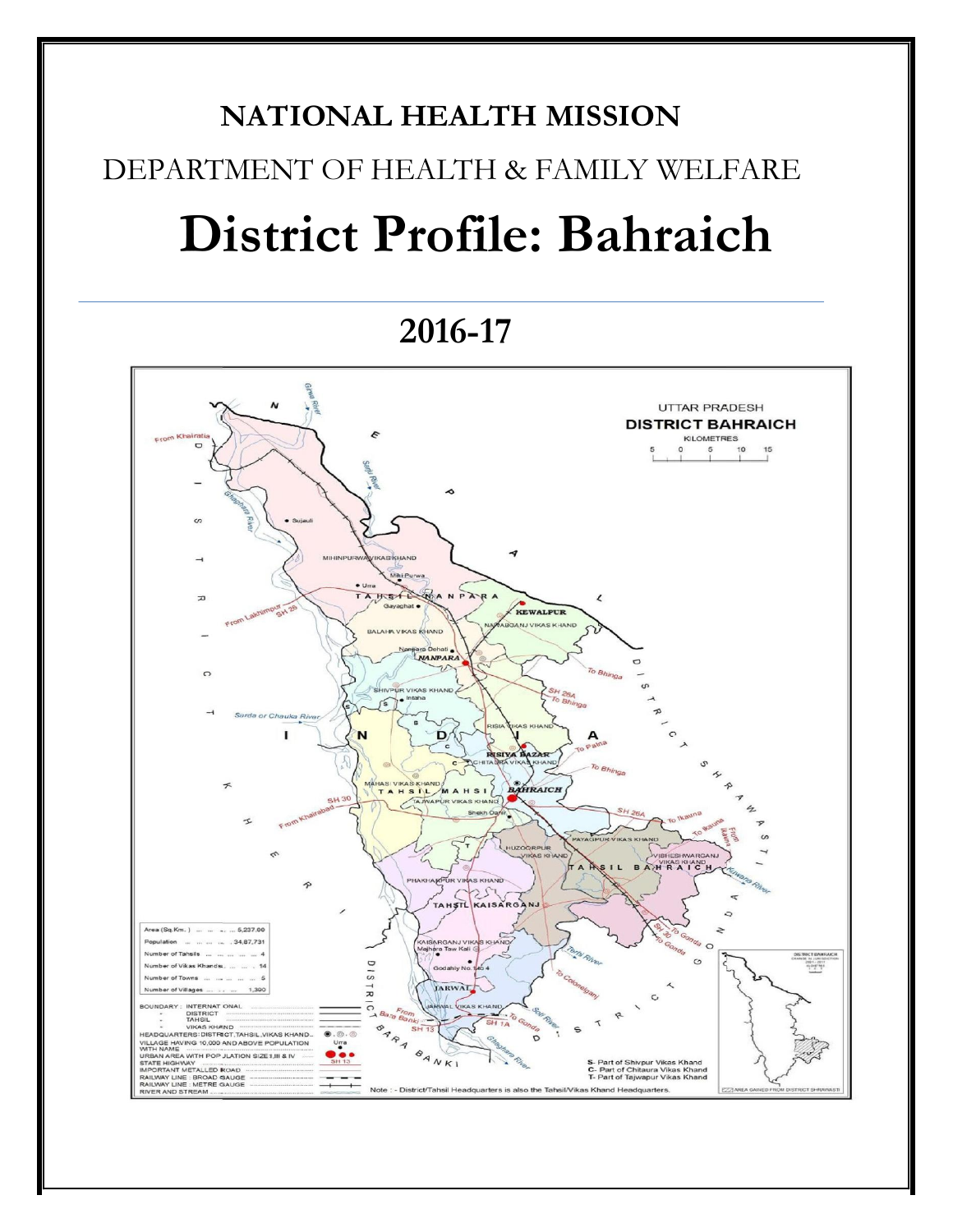#### **District Profile**

|                                                    | Bahraich     | <b>Uttar Pradesh</b> |
|----------------------------------------------------|--------------|----------------------|
| Number of Districts (RHS 2015)                     | 1 (Block-14) | 75                   |
| Number of Sub District (Tehsil/Taluka) Census 2011 |              | 312                  |
| Number of Villages (Census 2011)                   | 1390         | 106704               |
| Number of District Hospitals (RHS-15)              |              | 160                  |
| Number of Community Health Centres (RHS 2015)      | 14           | 773                  |
| Number of Primary Health Centres (RHS 2015)        | 63           | 3497                 |
| Number of Sub Centres (RHS 2015)                   | 310          | 20521                |

#### **Demographic Profile**

| Indicator                                          | <b>Bahraich</b> | <b>Uttar Pradesh</b> |
|----------------------------------------------------|-----------------|----------------------|
|                                                    |                 |                      |
| Total Population (In Crore) (Census 2011)          | 0.34877         | 19.98                |
| Decadal Growth (%) (Census 2011)                   | 29.1            | 20.2                 |
| Crude Birth Rate (AHS 2012-13)                     | 32.0            | 24.6                 |
| Crude Death Rate (AHS 2012-13)                     | 7.9             | 8.3                  |
| Natural Growth Rate (AHS 2012-13)                  | 24.1            | 16.5                 |
| Sex Ratio (Census 2011)                            | 892             | 912                  |
| Child Sex Ratio (Census 2011)                      | 935             | 902                  |
| Schedule Caste population (In Crore) (Census 2011  | 0.0005          | 4.13                 |
| Schedule Tribe population (in crore) (Census 2011) | 0.0001          | 0.11                 |
| Total Literacy Rate (%) (Census 2011)              | 49.4            | 67.7                 |
| Male Literacy Rate (%) (Census 2011)               | 55.1            | 77.3                 |
| Female Literacy Rate (%) (Census 2011)             | 36.0            | 57.2                 |

#### **Status of Health Indicators (AHS 2012-13)**

| Indicators                | <b>Bahraich</b> | <b>Uttar Pradesh</b> |
|---------------------------|-----------------|----------------------|
| Infant Mortality Rate     | -66             | -68                  |
| Maternal Mortality Ratio* | 366             | 258                  |
| Total Fertility Rate      | 4.9             | 3.3                  |
| Under-five Mortality Rate | 105             | -90                  |

\*MMR is calculated for Devipatan mandal which includes Gonda, Balrampur, Bahraich & Shrawasti.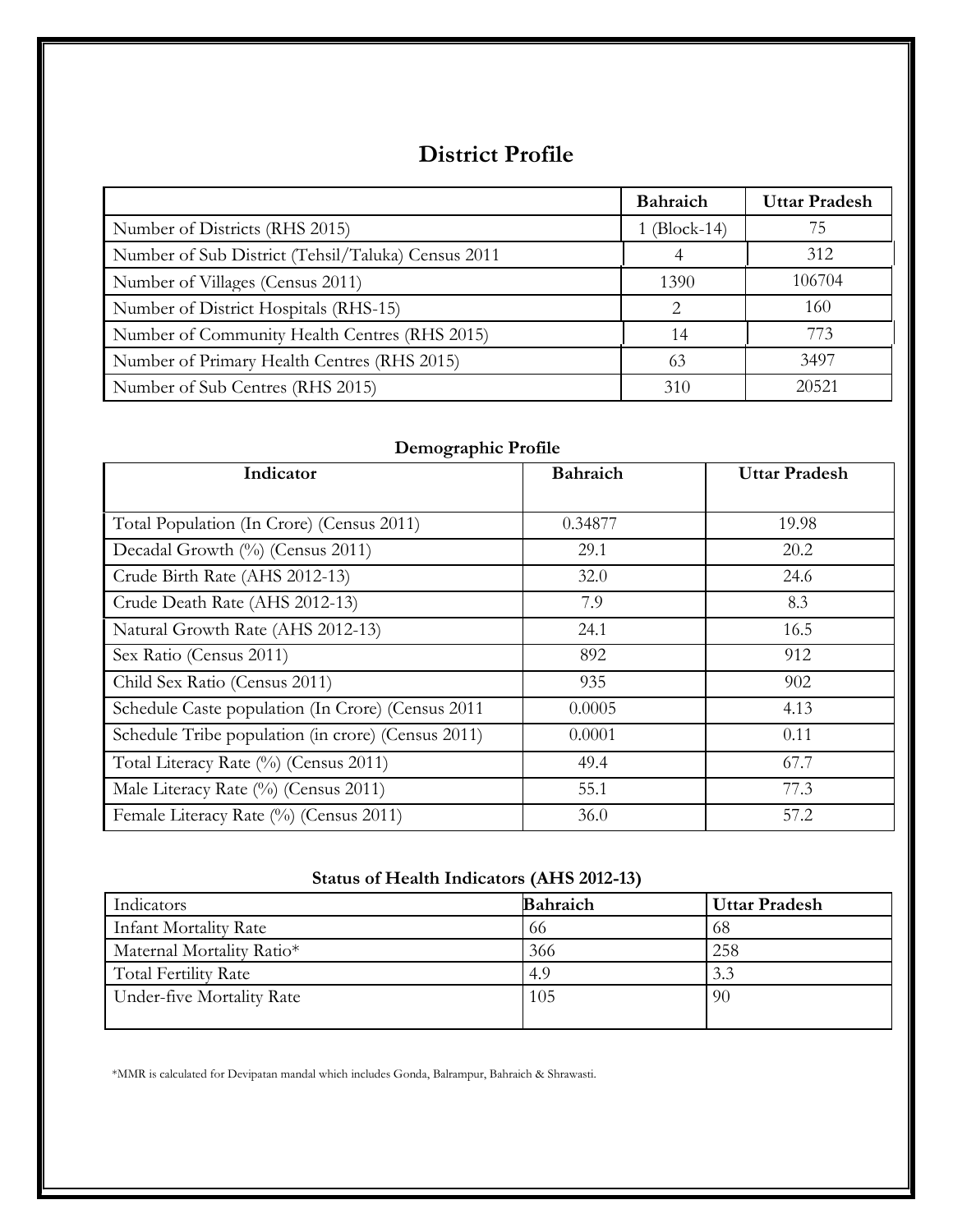#### **Progress under Health Systems Strengthening**

| SI.<br>$\mathbf{N}\mathbf{o}$ | Activity                                                          | <b>Status</b>                                                                                                                                                                                                       |                                                                                               |                          |            |  |                                                                      |  |
|-------------------------------|-------------------------------------------------------------------|---------------------------------------------------------------------------------------------------------------------------------------------------------------------------------------------------------------------|-----------------------------------------------------------------------------------------------|--------------------------|------------|--|----------------------------------------------------------------------|--|
| $\mathbf{1}$                  | 24x7 PHCs                                                         | Out of 63 only 10 PHCs are functioning on 24x7 basis.                                                                                                                                                               |                                                                                               |                          |            |  |                                                                      |  |
| $\overline{2}$                | Functioning as<br><b>FRUs</b>                                     |                                                                                                                                                                                                                     | Only 4 Facilities (1 DH, 0 SDH and 3 other level CHC and others level)<br>are working as FRUs |                          |            |  |                                                                      |  |
| $\overline{3}$                | <b>ASHAs Selected</b>                                             | 2982 ASHAs have been engaged<br>(2982 have been trained in 1st Module, and 2982 ASHAs are trained upto<br>5th Module and 1651 ASHAs trained in Round-1 & 1649 ASHAs trained<br>in Round-2 of $6th$ & $7th$ Modules) |                                                                                               |                          |            |  |                                                                      |  |
| $\overline{4}$                | Contractual<br>appointments                                       |                                                                                                                                                                                                                     | Human Resource (HR) has been approved.<br>31, SNs 105, ANMs 40, others)                       |                          |            |  | (Medical Officers (MBBS) - 9, Specialist 2, AYUSH Mos/ Physicians    |  |
| 5                             | Rogi Kalyan<br>Samiti                                             |                                                                                                                                                                                                                     |                                                                                               |                          |            |  | 18 facilities (02 DH, 16 CHCs & BPHC) have been registered with RKS. |  |
| 6                             | <b>VHSNCs</b>                                                     | Out of 903 villages, 903 villages constituted VHSNCs.                                                                                                                                                               |                                                                                               |                          |            |  |                                                                      |  |
| 7                             | <b>DLVMCs</b>                                                     | Completion of (0) DLVMC has been reported.                                                                                                                                                                          |                                                                                               |                          |            |  |                                                                      |  |
| 8                             | <b>VHNDs</b>                                                      | 33535 VHNDs were held during 2015-16.                                                                                                                                                                               |                                                                                               |                          |            |  |                                                                      |  |
| 9                             | <b>ERS</b>                                                        | 23 (102-Type) & 41 (108-Type) are operational.                                                                                                                                                                      |                                                                                               |                          |            |  |                                                                      |  |
| 10                            | <b>MMU</b>                                                        |                                                                                                                                                                                                                     |                                                                                               |                          |            |  |                                                                      |  |
| 11                            | Ambulance                                                         |                                                                                                                                                                                                                     |                                                                                               |                          |            |  |                                                                      |  |
|                               |                                                                   | Facility                                                                                                                                                                                                            |                                                                                               | New Construction         |            |  | Renovation/Up gradation                                              |  |
| 12                            | Infrastructure<br>Strengthening<br>(Details at Annex-<br>$\Gamma$ | <b>MCH</b><br>(100)<br><b>MCH</b><br>(50)<br>DH                                                                                                                                                                     | Sanctioned                                                                                    | Completed<br>60%<br>100% | Sanctioned |  | Completed                                                            |  |
|                               |                                                                   | <b>CHC</b><br>SC                                                                                                                                                                                                    |                                                                                               |                          |            |  |                                                                      |  |
|                               |                                                                   |                                                                                                                                                                                                                     | Sick New Born Care unit (SNCU)                                                                |                          |            |  | 1                                                                    |  |
| 13                            | New Born Care<br>Units established                                |                                                                                                                                                                                                                     | New Born Stabilization Unit (NBSU)                                                            |                          |            |  | $\overline{2}$                                                       |  |
|                               |                                                                   | New Born Care Corner (NBCC)<br>99                                                                                                                                                                                   |                                                                                               |                          |            |  |                                                                      |  |
|                               |                                                                   | Nutrition Rehabilitation Center (NRC)<br>$\mathbf{1}$                                                                                                                                                               |                                                                                               |                          |            |  |                                                                      |  |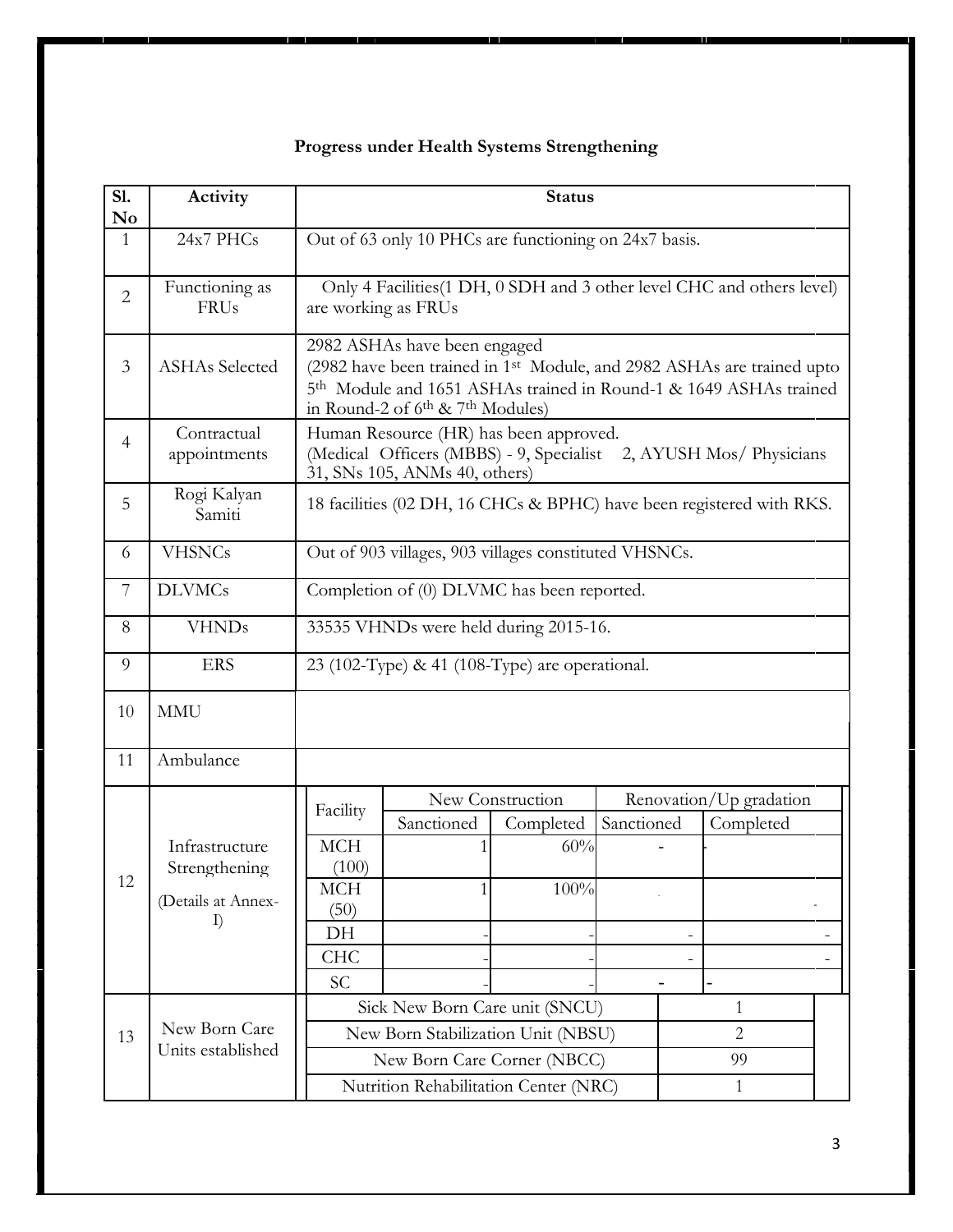|         | ັ                               | $\bm{\nu}$               |
|---------|---------------------------------|--------------------------|
| Year    | <b>Institutional Deliveries</b> | <b>JSY</b> beneficiaries |
| 2012-13 | 44772                           | 44772                    |
| 2013-14 | 54512                           | 54512                    |
| 2014-15 | 52533                           | 52533                    |
| 2015-16 | 51551                           | 51551                    |
| 2016-17 | 21648                           |                          |

#### **Physical Progress of Institutional Deliveries and JSY**

#### **1. Funds Released under NRHM** (in crores)

| Year        | Allocation    | Release*      | Expenditure   |
|-------------|---------------|---------------|---------------|
| 2012-13     | 4105.4        | 4105.4        | 2277.07       |
| 2013-14     | 4160.18       | 4160.18       | 3216.39       |
| 2014-15     | 4567.7254374  | 4567.7254374  | 3412.5599164  |
| $2015 - 16$ | 5351.0686938  | 5351.0686938  | 3610.18973    |
| 2016-17     | 3064.8004173  | 3064.8004173  | 849.08388     |
| Total       | 21249.1745485 | 21249.1745485 | 13365.2935264 |

\*Release figures for the F.Y. 2015-16 are updated on 31.03.2016 and provisional.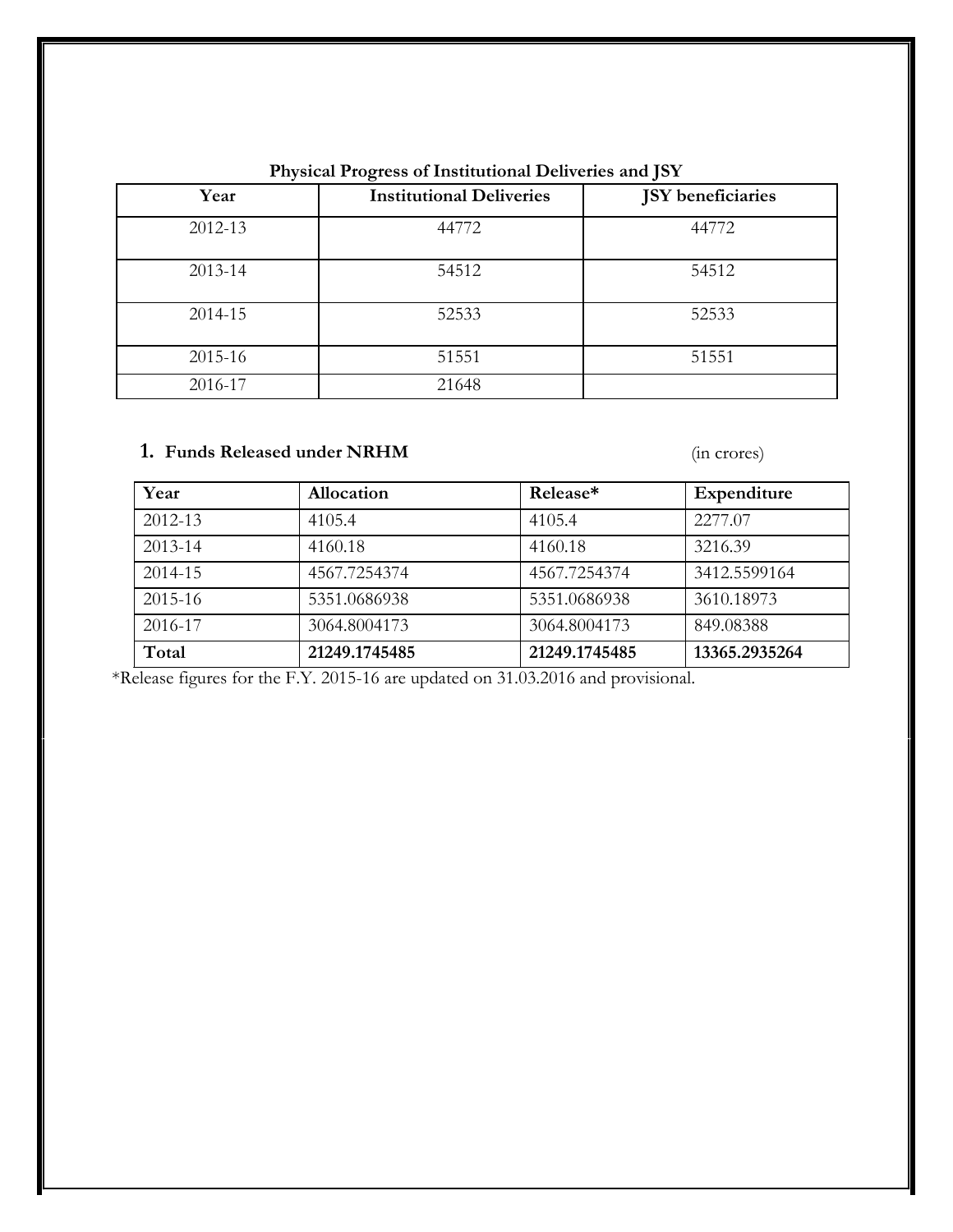#### **A. Demographic Profile (As per Census 2011):**

|                | Total Population (In lakhs)                                                                  | 34.87            |
|----------------|----------------------------------------------------------------------------------------------|------------------|
| $\mathfrak{D}$ | Urban Population (In lakhs)                                                                  | 2.84             |
| 3              | Urban Population as percentage of total population                                           | 8.14             |
| 4              | Urban slum population (in lakhs)                                                             | 0.8              |
| 5              | Slum population as percentage of urban population                                            | 28.16            |
| 6              | Number of Metro cities                                                                       | $\theta$         |
|                | Number of Million + cities $(> 10$ lakh population)                                          | $\left( \right)$ |
| 8              | Number of cities with 1 to 10 lakh population                                                |                  |
| 9              | Number of towns with less than 1 lakh but more than 50<br>thousand population                | $\theta$         |
| 10             | Number of State HQs/District HQs which have population<br>between 50 thousand to 30 thousand | $\theta$         |
| 11             | Total Eligible cities $(6+7+8+9+10)$                                                         |                  |
| 12             | Total cities covered under NUHM till 2015-16                                                 |                  |

**B. Coverage:**

#### **Status of NUHM in the District Bahraich**

### **(Position as on 31st December, 2015)**

| Sl. No. | <b>Activities</b>                | Approved       | Progress        |
|---------|----------------------------------|----------------|-----------------|
| 1.      | Planning & Mapping               |                |                 |
| 2.      | <b>Human Resource</b>            | Sanctioned     | $In - position$ |
|         | Medical Officers                 | $\overline{2}$ |                 |
|         | <b>Staff Nurses</b>              | 3              | $\overline{3}$  |
|         | Auxiliary Nurse Midwife (ANMs)   | 16             | 15              |
|         | Lab Technicians                  | $\overline{2}$ | $\overline{2}$  |
|         | Pharmacists                      | $\overline{2}$ | 2               |
|         | <b>ASHA</b>                      | 37             | $\theta$        |
|         | Mahila Arogya Samiti (MAS)       |                |                 |
|         | State Program Management Unit    |                |                 |
|         | District Program Management Unit | 1              |                 |
| 3.      | Infrastructure                   |                |                 |
|         | <b>U-PHCs</b>                    |                |                 |
|         | Strengthening of U-PHCs          |                |                 |
|         | New U-PHCs                       | $\overline{2}$ | $\overline{2}$  |
|         | <b>U-CHCs</b>                    |                |                 |
|         | Strengthening of U-CHCs          |                |                 |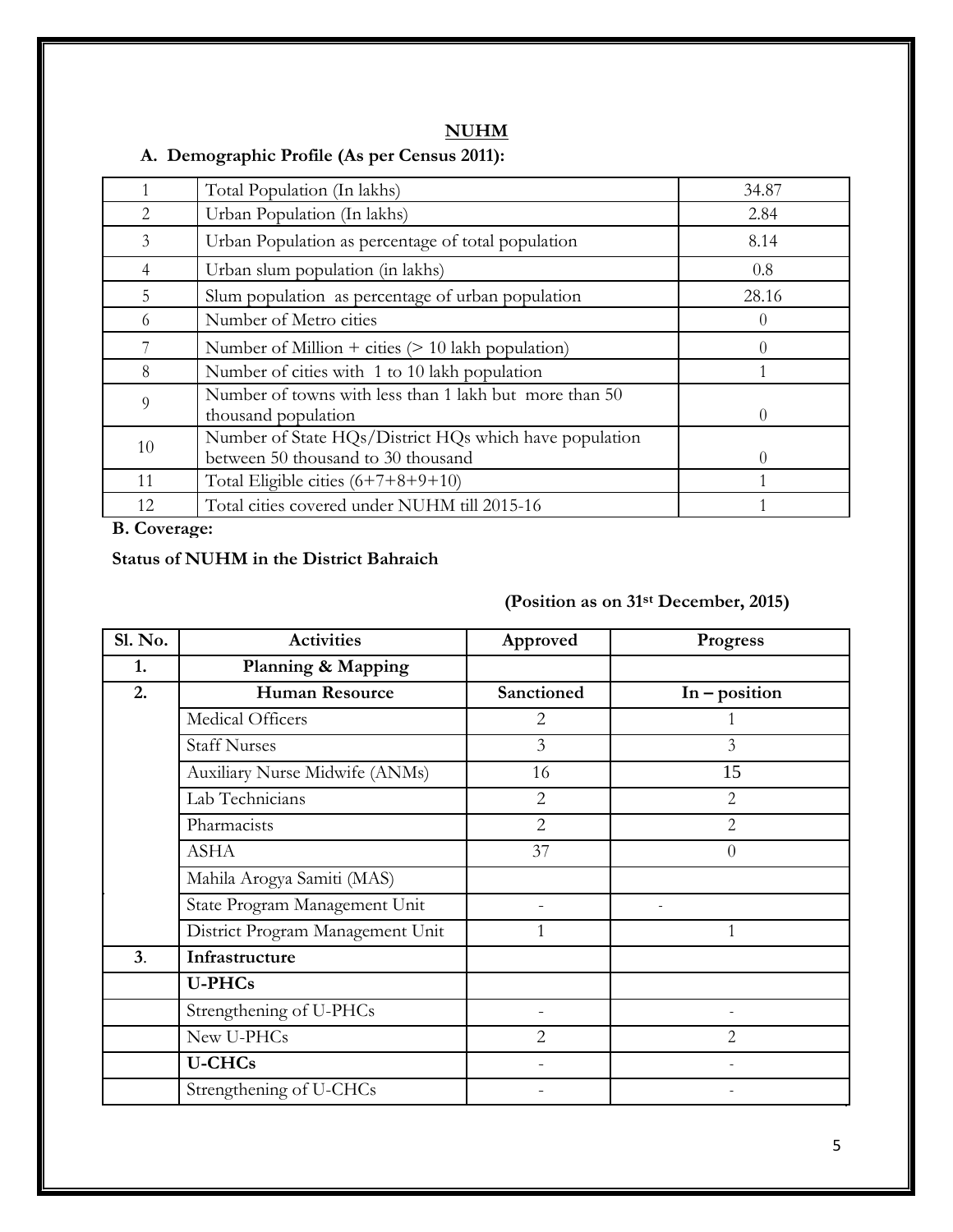#### **Ongoing Projects: Release to District for NUHM**

(Rs. in Crores)

| Year        | Allocation | Release  | Expenditure              |
|-------------|------------|----------|--------------------------|
| $2013 - 14$ |            |          |                          |
| $2014 - 15$ | 66.643     | 66.643   | 21.51873                 |
| $2015 - 16$ | 86.67189   | 86.67189 | 69.7996                  |
| 2016-17     | 20.75979   | 11.85408 | $\overline{\phantom{m}}$ |

**Approvals accorded under NUHM for FY 2014 – 15 & 15-16:**

Total UPHCs sanctioned: 02